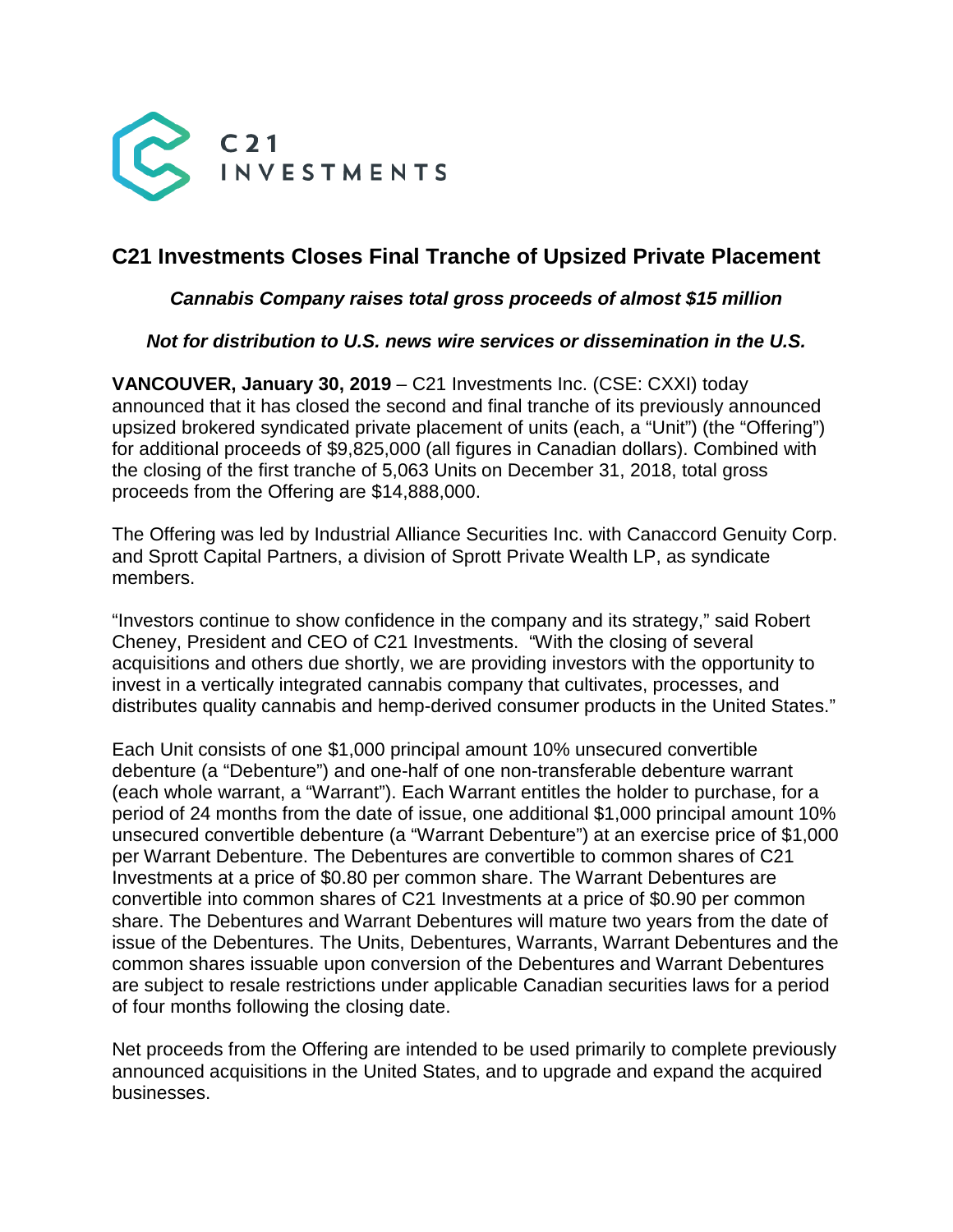This news release does not constitute an offer to sell or a solicitation of an offer to buy any securities in the United States, nor shall there be any sale of the securities in any jurisdiction in which such offer, solicitation or sale would be unlawful. The securities described herein have not been, and will not be, registered under the United States Securities Act of 1933, as amended (the "U.S. Securities Act"), or any state securities laws, and, accordingly, may not be offered or sold within the United States, or to or for the account or benefit of persons in the United States or "U.S. Persons", as such term is defined in Regulation S promulgated under the U.S. Securities Act, unless registered under the U.S. Securities Act and applicable state securities laws or pursuant to an exemption from such registration requirements.

## **ABOUT C21 INVESTMENT S**

C21 Investments Inc. (CSE: CXXI) is a vertically integrated cannabis company that cultivates, processes, and distributes quality cannabis and hemp-derived consumer products in the United States. The Company owns Silver State Relief in Nevada as well as Pure Green and Eco Firma Farms in Oregon. The Company has definitive agreements to acquire Phantom Farms and Swell Companies in Oregon. These brands produce and distribute a broad range of THC and CBD products from cannabis flowers, pre-rolls, cannabis oil, vaporizer cartridges and edibles. C21 Investments is also in active discussions to acquire additional operations. These developments are expected add to the Company's ability to compete aggressively in the rapid growth of the cannabis industry and to grow revenue and EBITDA. Based in Vancouver, Canada, additional information on C21 can be found atwww.sedar.com and [www.cxxi.ca.](http://www.cxxi.ca/)

## **Media contact: Investor contact:**

Graeme Harris **Dave Goad** S2C Inc. **Investor Relations** graeme@strategy2communications.com [dgoad@cxxi.ca](mailto:dgoad@cxxi.ca) +1 416 402-7050 +1 833 BUY-CXXI (289-2994)

#### **Cautionary Statement:**

*Certain statements contained in this news release may constitute forward-looking statements within the meaning of applicable securities legislation. Forward-looking statements are often, but not always, identified by the use of words such as "anticipate", "plan", "expect", "may", "will", "intend", "should", and similar expressions. These statements involve known and unknown risks, uncertainties and other factors that may cause actual results or events to differ materially from those anticipated in such forward-looking statements. Forward looking statements in this news release include: (i) the expected use of the net proceeds from the Offering; (ii) the closing of other acquisitions based on definitive agreements; and (iii) the impact of the acquisitions on the Company's ability to compete and grow revenue and EBITDA.* 

*The forward-looking statements contained in this news release are based on certain key expectations and assumptions made by C21 Investments. Although C21 Investments believes that the expectations and assumptions on which the forward-looking statements are based are reasonable, undue reliance should not be placed on the forward-looking statements because C21 Investments can give no assurance that they will prove to be correct. Since forward-looking statements address future events and conditions, by*